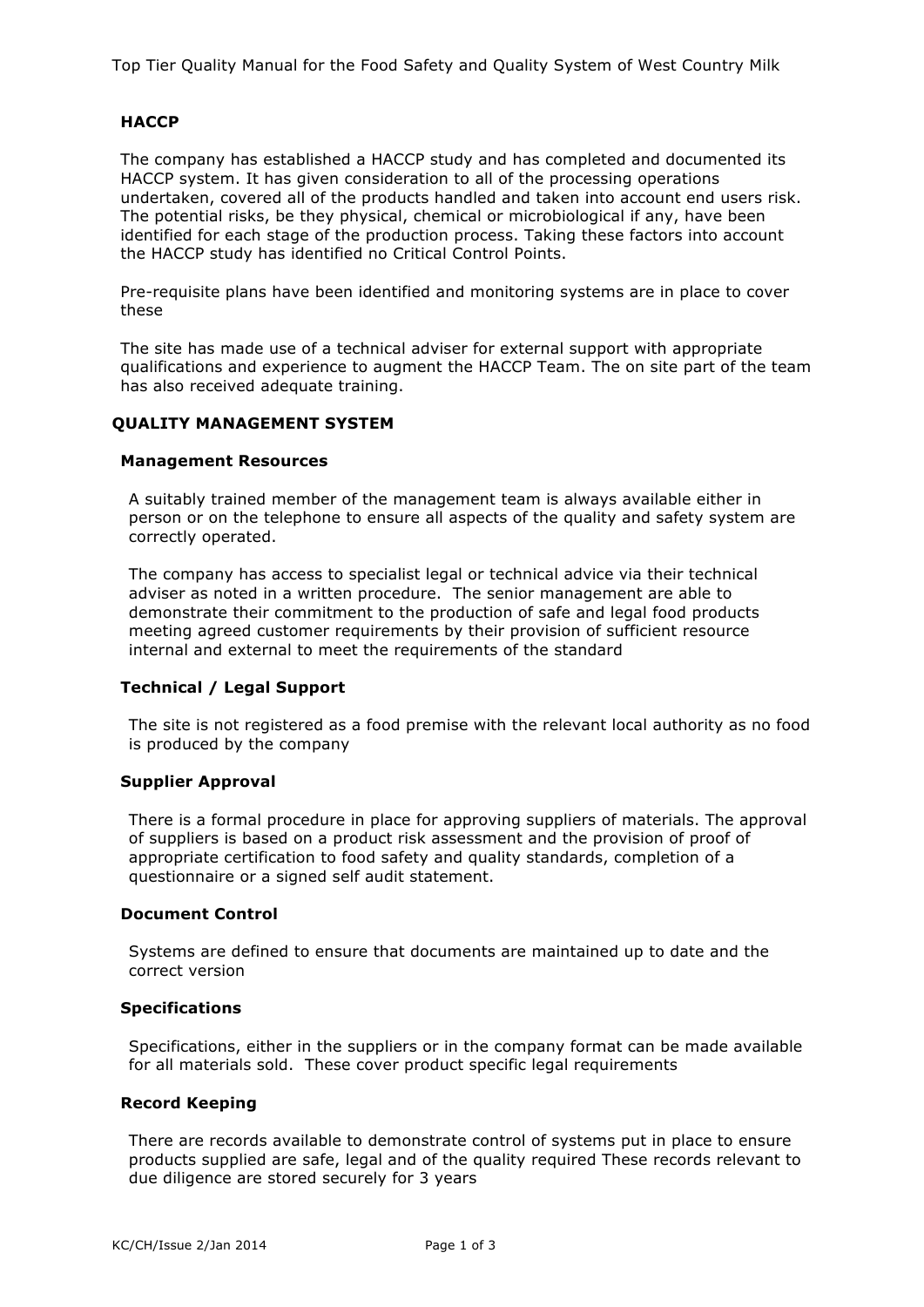# **Traceability**

Systems are in place with all our suppliers to enable the suppliers of all products to be traced for each delivery of finished product. The suppliers are aware their traceability system must ensure that the immediate recipient of each batch of finished product is known. Where applicable suppliers are aware that systems need to be in place to ensure the traceability of rework is maintained.

## **Product Recall**

The responsibility for any decision regarding a product recall is clearly defined within a formal procedure. This decision ultimately rests with the suppliers of the goods involved. We cannot instigate a product recall, we can only advise our suppliers of a situation that might require it if we are made aware of a problem or incident.

## **Complaint Handling**

The company has specific systems in place to deal with complaints arising form customers or from enforcement authorities. The company ensures that records of all customer complaints, subsequent investigations and corrective action are maintained

## **Corrective Actions**

There is a system to demonstrate that appropriate corrective action is taken in the event of a process falling outside of the pre-determined limit

## **Non conforming Products**

Clear procedures for the isolation and removal of any out of specification, contaminated, unsafe or illegal ingredients / finished product are in place. Records detailing all incidents of non conforming product including the reason leading to the isolation and the ultimate disposition of the affected product are maintained by our suppliers. They are required to ensure that any non confirming work in progress is clearly identified within the production process to prevent mixing with good product. The decision to release any non conforming product is taken by authorised supplier personnel

### **PREMISES**

The site is office based. There is no food for sale manufactured or stored on these premises. All products are manufactured by approved suppliers on their own premises and distributed by them or another authorised distributor

## **HIGH RISK OPERATIONS**

There are no manufacturing operations on this site

# **PROCESSING ENVIRONMENT**

There are no manufacturing operations on this site

# **PRODUCT CONTAMINATION RISKS**

There are no manufacturing operations on this site